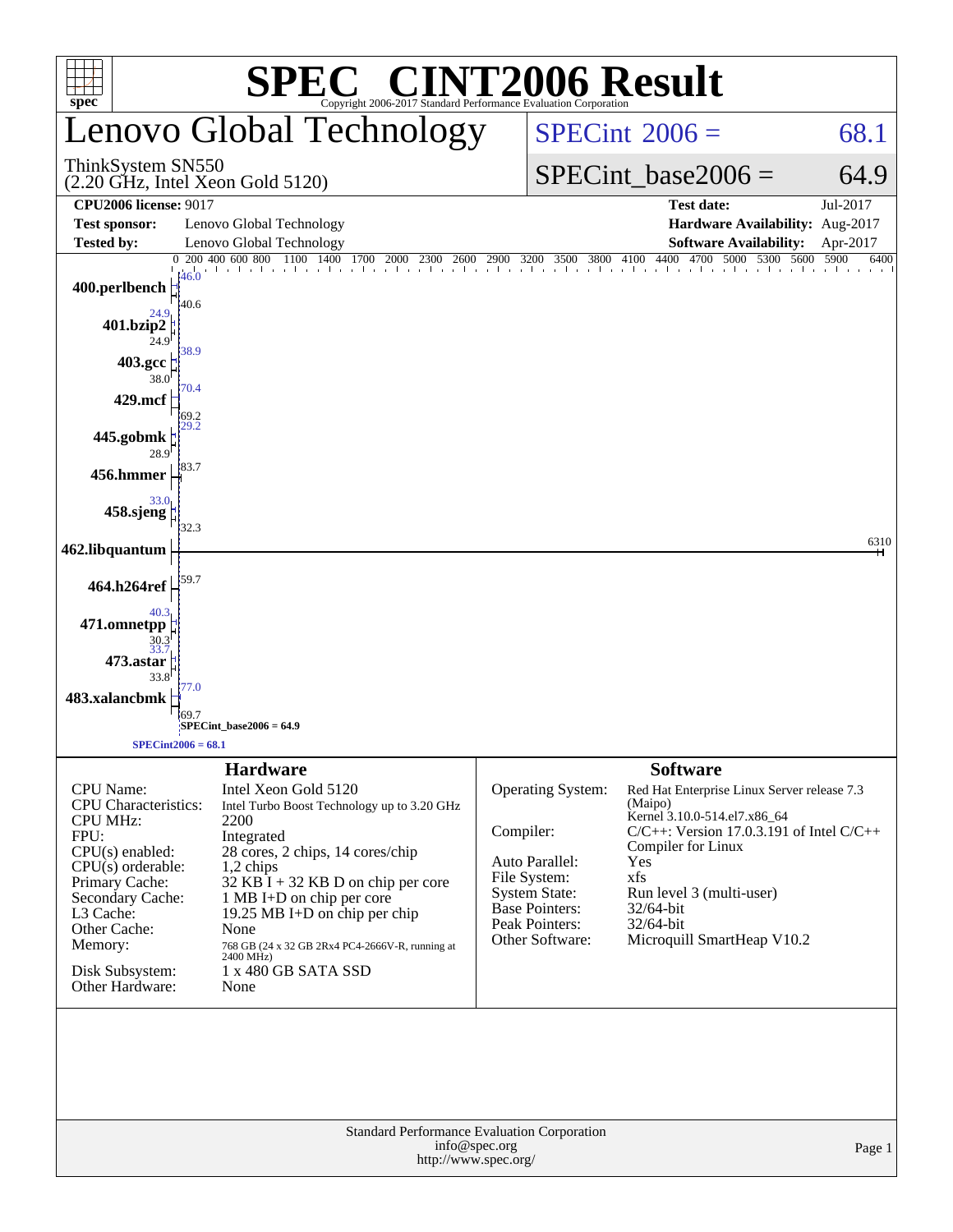

## enovo Global Technology

ThinkSystem SN550

(2.20 GHz, Intel Xeon Gold 5120)

 $SPECint2006 = 68.1$  $SPECint2006 = 68.1$ 

### SPECint base2006 =  $64.9$

**[Test sponsor:](http://www.spec.org/auto/cpu2006/Docs/result-fields.html#Testsponsor)** Lenovo Global Technology **[Hardware Availability:](http://www.spec.org/auto/cpu2006/Docs/result-fields.html#HardwareAvailability)** Aug-2017

**[CPU2006 license:](http://www.spec.org/auto/cpu2006/Docs/result-fields.html#CPU2006license)** 9017 **[Test date:](http://www.spec.org/auto/cpu2006/Docs/result-fields.html#Testdate)** Jul-2017 **[Tested by:](http://www.spec.org/auto/cpu2006/Docs/result-fields.html#Testedby)** Lenovo Global Technology **[Software Availability:](http://www.spec.org/auto/cpu2006/Docs/result-fields.html#SoftwareAvailability)** Apr-2017

#### **[Results Table](http://www.spec.org/auto/cpu2006/Docs/result-fields.html#ResultsTable)**

|                    | <b>Base</b>                                                                                              |              |                |       |                |       | <b>Peak</b>    |              |                |              |                |              |
|--------------------|----------------------------------------------------------------------------------------------------------|--------------|----------------|-------|----------------|-------|----------------|--------------|----------------|--------------|----------------|--------------|
| <b>Benchmark</b>   | <b>Seconds</b>                                                                                           | <b>Ratio</b> | <b>Seconds</b> | Ratio | <b>Seconds</b> | Ratio | <b>Seconds</b> | <b>Ratio</b> | <b>Seconds</b> | <b>Ratio</b> | <b>Seconds</b> | <b>Ratio</b> |
| 400.perlbench      | 240                                                                                                      | 40.6         | 241            | 40.6  | 240            | 40.7  | 212            | 46.0         | 213            | 45.9         | 212            | 46.0         |
| 401.bzip2          | 388                                                                                                      | 24.9         | 388            | 24.9  | 388            | 24.8  | 387            | 24.9         | 387            | 24.9         | 387            | 24.9         |
| $403.\mathrm{gcc}$ | 211                                                                                                      | 38.1         | 212            | 38.0  | 212            | 38.0  | 207            | 38.9         | 208            | 38.8         | 207            | 38.9         |
| $429$ mcf          | <u>132</u>                                                                                               | 69.2         | 132            | 69.0  | 129            | 70.5  | <b>130</b>     | 70.4         | 129            | 70.6         | 130            | 70.1         |
| $445$ .gobmk       | 363                                                                                                      | 28.9         | 363            | 28.9  | 364            | 28.8  | 359            | 29.2         | <u>359</u>     | 29,2         | 359            | 29.2         |
| $456.$ hmmer       | 111                                                                                                      | 83.7         | 112            | 83.5  | 111            | 83.7  | 111            | 83.7         | 112            | 83.5         | 111            | 83.7         |
| $458$ .sjeng       | 375                                                                                                      | 32.3         | 375            | 32.3  | 374            | 32.3  | 367            | 33.0         | 367            | 33.0         | 367            | 33.0         |
| 462.libquantum     | 3.28                                                                                                     | 6320         | 3.29           | 6310  | 3.31           | 6260  | 3.28           | 6320         | 3.29           | 6310         | 3.31           | 6260         |
| 464.h264ref        | 371                                                                                                      | 59.7         | 370            | 59.8  | 371            | 59.7  | 371            | 59.7         | 370            | 59.8         | 371            | 59.7         |
| 471.omnetpp        | 207                                                                                                      | 30.3         | 205            | 30.4  | 206            | 30.3  | 155            | 40.3         | 155            | 40.4         | 155            | 40.3         |
| 473.astar          | 207                                                                                                      | 33.9         | 208            | 33.7  | 207            | 33.8  | 208            | 33.7         | 208            | 33.7         | 209            | 33.6         |
| 483.xalancbmk      | 98.9                                                                                                     | 69.7         | 99.0           | 69.7  | 99.0           | 69.7  | 89.6           | 77.0         | 89.2           | 77.4         | 89.7           | 76.9         |
|                    | Results appear in the order in which they were run. Bold underlined text indicates a median measurement. |              |                |       |                |       |                |              |                |              |                |              |

#### **[Submit Notes](http://www.spec.org/auto/cpu2006/Docs/result-fields.html#SubmitNotes)**

The config file option 'submit' was used.

### **[Operating System Notes](http://www.spec.org/auto/cpu2006/Docs/result-fields.html#OperatingSystemNotes)**

Stack size set to unlimited using "ulimit -s unlimited"

### **[Platform Notes](http://www.spec.org/auto/cpu2006/Docs/result-fields.html#PlatformNotes)**

 BIOS configuration: Choose Operating Mode set to Maximum Performance Hyper-Threading set to Disable LLC dead line alloc set to Disable Sysinfo program /home/cpu2006-1.2-ic17.0u3/config/sysinfo.rev6993 Revision 6993 of 2015-11-06 (b5e8d4b4eb51ed28d7f98696cbe290c1) running on SN550 Tue Jul 25 09:54:07 2017

 This section contains SUT (System Under Test) info as seen by some common utilities. To remove or add to this section, see: <http://www.spec.org/cpu2006/Docs/config.html#sysinfo>

 From /proc/cpuinfo model name : Intel(R) Xeon(R) Gold 5120 CPU @ 2.20GHz 2 "physical id"s (chips) 28 "processors" cores, siblings (Caution: counting these is hw and system dependent. The following excerpts from /proc/cpuinfo might not be reliable. Use with caution.)

Continued on next page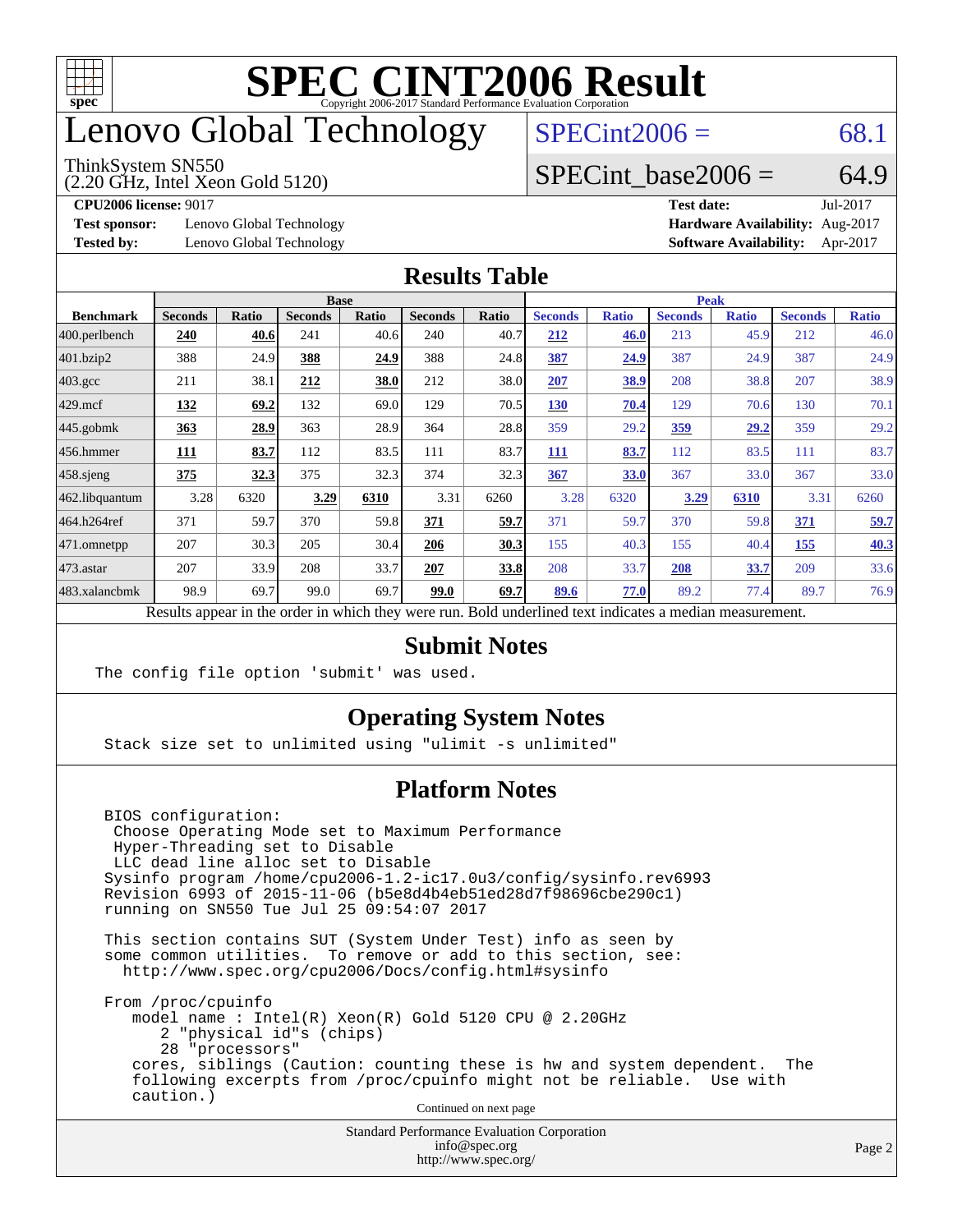

### enovo Global Technology

 $SPECint2006 = 68.1$  $SPECint2006 = 68.1$ 

ThinkSystem SN550

(2.20 GHz, Intel Xeon Gold 5120)

SPECint base2006 =  $64.9$ 

**[Test sponsor:](http://www.spec.org/auto/cpu2006/Docs/result-fields.html#Testsponsor)** Lenovo Global Technology **[Hardware Availability:](http://www.spec.org/auto/cpu2006/Docs/result-fields.html#HardwareAvailability)** Aug-2017 **[Tested by:](http://www.spec.org/auto/cpu2006/Docs/result-fields.html#Testedby)** Lenovo Global Technology **[Software Availability:](http://www.spec.org/auto/cpu2006/Docs/result-fields.html#SoftwareAvailability)** Apr-2017

**[CPU2006 license:](http://www.spec.org/auto/cpu2006/Docs/result-fields.html#CPU2006license)** 9017 **[Test date:](http://www.spec.org/auto/cpu2006/Docs/result-fields.html#Testdate)** Jul-2017

#### **[Platform Notes \(Continued\)](http://www.spec.org/auto/cpu2006/Docs/result-fields.html#PlatformNotes)**

 cpu cores : 14 siblings : 14 physical 0: cores 0 1 2 3 4 5 6 8 9 10 11 12 13 14 physical 1: cores 0 1 2 3 4 5 6 8 9 10 11 12 13 14 cache size : 19712 KB From /proc/meminfo MemTotal: 792248612 kB HugePages\_Total: 0<br>Hugepagesize: 2048 kB Hugepagesize: From /etc/\*release\* /etc/\*version\* os-release: NAME="Red Hat Enterprise Linux Server" VERSION="7.3 (Maipo)" ID="rhel" ID\_LIKE="fedora" VERSION\_ID="7.3" PRETTY\_NAME="Red Hat Enterprise Linux Server 7.3 (Maipo)" ANSI\_COLOR="0;31" CPE\_NAME="cpe:/o:redhat:enterprise\_linux:7.3:GA:server" redhat-release: Red Hat Enterprise Linux Server release 7.3 (Maipo) system-release: Red Hat Enterprise Linux Server release 7.3 (Maipo) system-release-cpe: cpe:/o:redhat:enterprise\_linux:7.3:ga:server uname -a: Linux SN550 3.10.0-514.el7.x86\_64 #1 SMP Wed Oct 19 11:24:13 EDT 2016 x86\_64 x86\_64 x86\_64 GNU/Linux run-level 3 Jul 25 09:52 SPEC is set to: /home/cpu2006-1.2-ic17.0u3 Filesystem Type Size Used Avail Use% Mounted on /dev/sda4 xfs 389G 5.4G 384G 2% /home Additional information from dmidecode: Warning: Use caution when you interpret this section. The 'dmidecode' program reads system data which is "intended to allow hardware to be accurately determined", but the intent may not be met, as there are frequent changes to hardware, firmware, and the "DMTF SMBIOS" standard. BIOS Lenovo -[IVE109A-1.00]- 04/27/2017 Memory: 24x Samsung M393A4K40BB2-CTD 32 GB 2 rank 2666 MHz, configured at 2400 MHz (End of data from sysinfo program)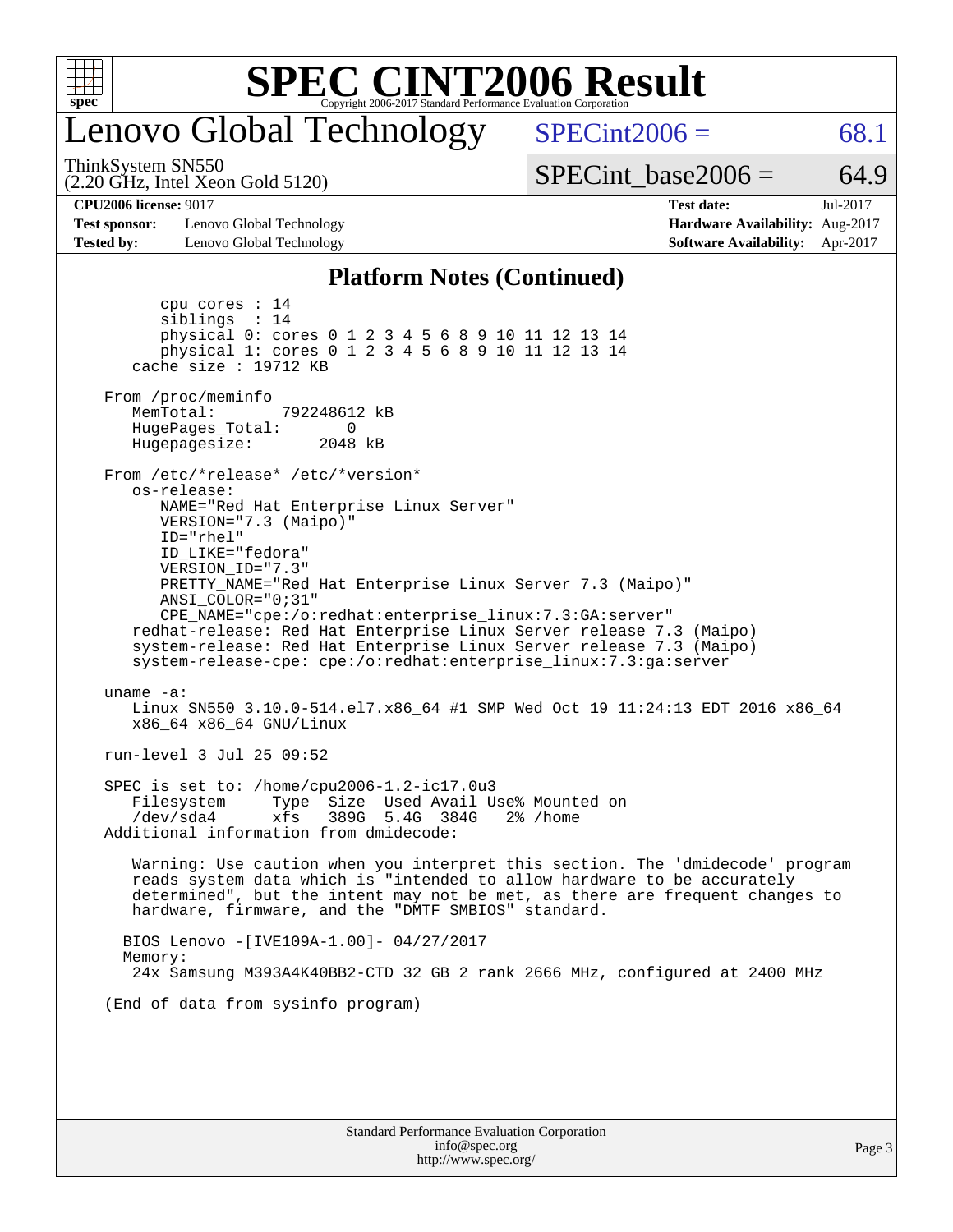

### enovo Global Technology

 $SPECint2006 = 68.1$  $SPECint2006 = 68.1$ 

(2.20 GHz, Intel Xeon Gold 5120) ThinkSystem SN550

SPECint base2006 =  $64.9$ 

**[Test sponsor:](http://www.spec.org/auto/cpu2006/Docs/result-fields.html#Testsponsor)** Lenovo Global Technology **[Hardware Availability:](http://www.spec.org/auto/cpu2006/Docs/result-fields.html#HardwareAvailability)** Aug-2017 **[Tested by:](http://www.spec.org/auto/cpu2006/Docs/result-fields.html#Testedby)** Lenovo Global Technology **[Software Availability:](http://www.spec.org/auto/cpu2006/Docs/result-fields.html#SoftwareAvailability)** Apr-2017

**[CPU2006 license:](http://www.spec.org/auto/cpu2006/Docs/result-fields.html#CPU2006license)** 9017 **[Test date:](http://www.spec.org/auto/cpu2006/Docs/result-fields.html#Testdate)** Jul-2017

#### **[General Notes](http://www.spec.org/auto/cpu2006/Docs/result-fields.html#GeneralNotes)**

Environment variables set by runspec before the start of the run: KMP AFFINITY = "granularity=fine, compact,  $0,3$ " LD\_LIBRARY\_PATH = "/home/cpu2006-1.2-ic17.0u3/lib/ia32:/home/cpu2006-1.2-ic17.0u3/lib/intel64:/home/cpu2006-1.2-ic17.0u3/sh10.2" OMP\_NUM\_THREADS = "28"

 Binaries compiled on a system with 1x Intel Core i7-4790 CPU + 32GB RAM memory using Redhat Enterprise Linux 7.2 Transparent Huge Pages enabled by default. Filesystem page cache cleared with: shell invocation of 'sync; echo 3 > /proc/sys/vm/drop\_caches' prior to run

### **[Base Compiler Invocation](http://www.spec.org/auto/cpu2006/Docs/result-fields.html#BaseCompilerInvocation)**

[C benchmarks](http://www.spec.org/auto/cpu2006/Docs/result-fields.html#Cbenchmarks): [icc -m64](http://www.spec.org/cpu2006/results/res2017q4/cpu2006-20170918-50077.flags.html#user_CCbase_intel_icc_64bit_bda6cc9af1fdbb0edc3795bac97ada53)

[C++ benchmarks:](http://www.spec.org/auto/cpu2006/Docs/result-fields.html#CXXbenchmarks) [icpc -m64](http://www.spec.org/cpu2006/results/res2017q4/cpu2006-20170918-50077.flags.html#user_CXXbase_intel_icpc_64bit_fc66a5337ce925472a5c54ad6a0de310)

### **[Base Portability Flags](http://www.spec.org/auto/cpu2006/Docs/result-fields.html#BasePortabilityFlags)**

 400.perlbench: [-DSPEC\\_CPU\\_LP64](http://www.spec.org/cpu2006/results/res2017q4/cpu2006-20170918-50077.flags.html#b400.perlbench_basePORTABILITY_DSPEC_CPU_LP64) [-DSPEC\\_CPU\\_LINUX\\_X64](http://www.spec.org/cpu2006/results/res2017q4/cpu2006-20170918-50077.flags.html#b400.perlbench_baseCPORTABILITY_DSPEC_CPU_LINUX_X64) 401.bzip2: [-DSPEC\\_CPU\\_LP64](http://www.spec.org/cpu2006/results/res2017q4/cpu2006-20170918-50077.flags.html#suite_basePORTABILITY401_bzip2_DSPEC_CPU_LP64) 403.gcc: [-DSPEC\\_CPU\\_LP64](http://www.spec.org/cpu2006/results/res2017q4/cpu2006-20170918-50077.flags.html#suite_basePORTABILITY403_gcc_DSPEC_CPU_LP64) 429.mcf: [-DSPEC\\_CPU\\_LP64](http://www.spec.org/cpu2006/results/res2017q4/cpu2006-20170918-50077.flags.html#suite_basePORTABILITY429_mcf_DSPEC_CPU_LP64) 445.gobmk: [-DSPEC\\_CPU\\_LP64](http://www.spec.org/cpu2006/results/res2017q4/cpu2006-20170918-50077.flags.html#suite_basePORTABILITY445_gobmk_DSPEC_CPU_LP64) 456.hmmer: [-DSPEC\\_CPU\\_LP64](http://www.spec.org/cpu2006/results/res2017q4/cpu2006-20170918-50077.flags.html#suite_basePORTABILITY456_hmmer_DSPEC_CPU_LP64) 458.sjeng: [-DSPEC\\_CPU\\_LP64](http://www.spec.org/cpu2006/results/res2017q4/cpu2006-20170918-50077.flags.html#suite_basePORTABILITY458_sjeng_DSPEC_CPU_LP64) 462.libquantum: [-DSPEC\\_CPU\\_LP64](http://www.spec.org/cpu2006/results/res2017q4/cpu2006-20170918-50077.flags.html#suite_basePORTABILITY462_libquantum_DSPEC_CPU_LP64) [-DSPEC\\_CPU\\_LINUX](http://www.spec.org/cpu2006/results/res2017q4/cpu2006-20170918-50077.flags.html#b462.libquantum_baseCPORTABILITY_DSPEC_CPU_LINUX) 464.h264ref: [-DSPEC\\_CPU\\_LP64](http://www.spec.org/cpu2006/results/res2017q4/cpu2006-20170918-50077.flags.html#suite_basePORTABILITY464_h264ref_DSPEC_CPU_LP64) 471.omnetpp: [-DSPEC\\_CPU\\_LP64](http://www.spec.org/cpu2006/results/res2017q4/cpu2006-20170918-50077.flags.html#suite_basePORTABILITY471_omnetpp_DSPEC_CPU_LP64) 473.astar: [-DSPEC\\_CPU\\_LP64](http://www.spec.org/cpu2006/results/res2017q4/cpu2006-20170918-50077.flags.html#suite_basePORTABILITY473_astar_DSPEC_CPU_LP64) 483.xalancbmk: [-DSPEC\\_CPU\\_LP64](http://www.spec.org/cpu2006/results/res2017q4/cpu2006-20170918-50077.flags.html#suite_basePORTABILITY483_xalancbmk_DSPEC_CPU_LP64) [-DSPEC\\_CPU\\_LINUX](http://www.spec.org/cpu2006/results/res2017q4/cpu2006-20170918-50077.flags.html#b483.xalancbmk_baseCXXPORTABILITY_DSPEC_CPU_LINUX)

### **[Base Optimization Flags](http://www.spec.org/auto/cpu2006/Docs/result-fields.html#BaseOptimizationFlags)**

[C benchmarks](http://www.spec.org/auto/cpu2006/Docs/result-fields.html#Cbenchmarks):

[-xCORE-AVX2](http://www.spec.org/cpu2006/results/res2017q4/cpu2006-20170918-50077.flags.html#user_CCbase_f-xCORE-AVX2) [-ipo](http://www.spec.org/cpu2006/results/res2017q4/cpu2006-20170918-50077.flags.html#user_CCbase_f-ipo) [-O3](http://www.spec.org/cpu2006/results/res2017q4/cpu2006-20170918-50077.flags.html#user_CCbase_f-O3) [-no-prec-div](http://www.spec.org/cpu2006/results/res2017q4/cpu2006-20170918-50077.flags.html#user_CCbase_f-no-prec-div) [-parallel](http://www.spec.org/cpu2006/results/res2017q4/cpu2006-20170918-50077.flags.html#user_CCbase_f-parallel) [-qopt-prefetch](http://www.spec.org/cpu2006/results/res2017q4/cpu2006-20170918-50077.flags.html#user_CCbase_f-qopt-prefetch) [-auto-p32](http://www.spec.org/cpu2006/results/res2017q4/cpu2006-20170918-50077.flags.html#user_CCbase_f-auto-p32)

[C++ benchmarks:](http://www.spec.org/auto/cpu2006/Docs/result-fields.html#CXXbenchmarks)

[-xCORE-AVX2](http://www.spec.org/cpu2006/results/res2017q4/cpu2006-20170918-50077.flags.html#user_CXXbase_f-xCORE-AVX2) [-ipo](http://www.spec.org/cpu2006/results/res2017q4/cpu2006-20170918-50077.flags.html#user_CXXbase_f-ipo) [-O3](http://www.spec.org/cpu2006/results/res2017q4/cpu2006-20170918-50077.flags.html#user_CXXbase_f-O3) [-no-prec-div](http://www.spec.org/cpu2006/results/res2017q4/cpu2006-20170918-50077.flags.html#user_CXXbase_f-no-prec-div) [-qopt-prefetch](http://www.spec.org/cpu2006/results/res2017q4/cpu2006-20170918-50077.flags.html#user_CXXbase_f-qopt-prefetch) [-auto-p32](http://www.spec.org/cpu2006/results/res2017q4/cpu2006-20170918-50077.flags.html#user_CXXbase_f-auto-p32) [-Wl,-z,muldefs](http://www.spec.org/cpu2006/results/res2017q4/cpu2006-20170918-50077.flags.html#user_CXXbase_link_force_multiple1_74079c344b956b9658436fd1b6dd3a8a) [-L/sh10.2 -lsmartheap64](http://www.spec.org/cpu2006/results/res2017q4/cpu2006-20170918-50077.flags.html#user_CXXbase_SmartHeap64_63911d860fc08c15fa1d5bf319b9d8d5)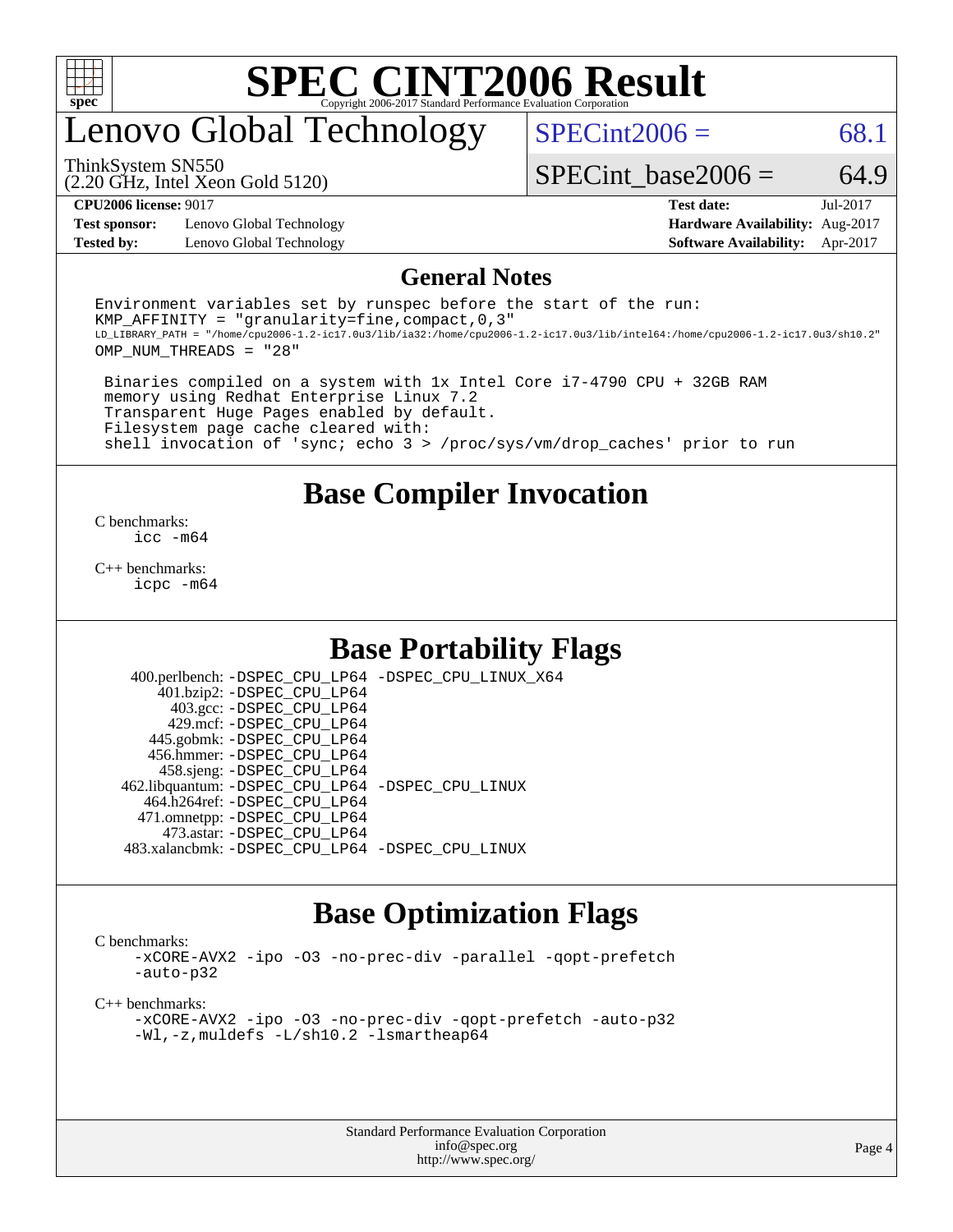

# enovo Global Technology

ThinkSystem SN550

(2.20 GHz, Intel Xeon Gold 5120)

 $SPECint2006 = 68.1$  $SPECint2006 = 68.1$ 

SPECint base2006 =  $64.9$ 

**[Test sponsor:](http://www.spec.org/auto/cpu2006/Docs/result-fields.html#Testsponsor)** Lenovo Global Technology **[Hardware Availability:](http://www.spec.org/auto/cpu2006/Docs/result-fields.html#HardwareAvailability)** Aug-2017 **[Tested by:](http://www.spec.org/auto/cpu2006/Docs/result-fields.html#Testedby)** Lenovo Global Technology **[Software Availability:](http://www.spec.org/auto/cpu2006/Docs/result-fields.html#SoftwareAvailability)** Apr-2017

**[CPU2006 license:](http://www.spec.org/auto/cpu2006/Docs/result-fields.html#CPU2006license)** 9017 **[Test date:](http://www.spec.org/auto/cpu2006/Docs/result-fields.html#Testdate)** Jul-2017

### **[Base Other Flags](http://www.spec.org/auto/cpu2006/Docs/result-fields.html#BaseOtherFlags)**

[C benchmarks](http://www.spec.org/auto/cpu2006/Docs/result-fields.html#Cbenchmarks):

403.gcc: [-Dalloca=\\_alloca](http://www.spec.org/cpu2006/results/res2017q4/cpu2006-20170918-50077.flags.html#b403.gcc_baseEXTRA_CFLAGS_Dalloca_be3056838c12de2578596ca5467af7f3)

### **[Peak Compiler Invocation](http://www.spec.org/auto/cpu2006/Docs/result-fields.html#PeakCompilerInvocation)**

[C benchmarks \(except as noted below\)](http://www.spec.org/auto/cpu2006/Docs/result-fields.html#Cbenchmarksexceptasnotedbelow):

[icc -m64](http://www.spec.org/cpu2006/results/res2017q4/cpu2006-20170918-50077.flags.html#user_CCpeak_intel_icc_64bit_bda6cc9af1fdbb0edc3795bac97ada53)

400.perlbench: [icc -m32 -L/opt/intel/compilers\\_and\\_libraries\\_2017/linux/lib/ia32](http://www.spec.org/cpu2006/results/res2017q4/cpu2006-20170918-50077.flags.html#user_peakCCLD400_perlbench_intel_icc_c29f3ff5a7ed067b11e4ec10a03f03ae)

445.gobmk: [icc -m32 -L/opt/intel/compilers\\_and\\_libraries\\_2017/linux/lib/ia32](http://www.spec.org/cpu2006/results/res2017q4/cpu2006-20170918-50077.flags.html#user_peakCCLD445_gobmk_intel_icc_c29f3ff5a7ed067b11e4ec10a03f03ae)

[C++ benchmarks \(except as noted below\):](http://www.spec.org/auto/cpu2006/Docs/result-fields.html#CXXbenchmarksexceptasnotedbelow)

[icc -m32 -L/opt/intel/compilers\\_and\\_libraries\\_2017/linux/lib/ia32](http://www.spec.org/cpu2006/results/res2017q4/cpu2006-20170918-50077.flags.html#user_CXXpeak_intel_icc_c29f3ff5a7ed067b11e4ec10a03f03ae)

473.astar: [icpc -m64](http://www.spec.org/cpu2006/results/res2017q4/cpu2006-20170918-50077.flags.html#user_peakCXXLD473_astar_intel_icpc_64bit_fc66a5337ce925472a5c54ad6a0de310)

### **[Peak Portability Flags](http://www.spec.org/auto/cpu2006/Docs/result-fields.html#PeakPortabilityFlags)**

 400.perlbench: [-D\\_FILE\\_OFFSET\\_BITS=64](http://www.spec.org/cpu2006/results/res2017q4/cpu2006-20170918-50077.flags.html#user_peakPORTABILITY400_perlbench_file_offset_bits_64_438cf9856305ebd76870a2c6dc2689ab) [-DSPEC\\_CPU\\_LINUX\\_IA32](http://www.spec.org/cpu2006/results/res2017q4/cpu2006-20170918-50077.flags.html#b400.perlbench_peakCPORTABILITY_DSPEC_CPU_LINUX_IA32) 401.bzip2: [-DSPEC\\_CPU\\_LP64](http://www.spec.org/cpu2006/results/res2017q4/cpu2006-20170918-50077.flags.html#suite_peakPORTABILITY401_bzip2_DSPEC_CPU_LP64) 403.gcc: [-DSPEC\\_CPU\\_LP64](http://www.spec.org/cpu2006/results/res2017q4/cpu2006-20170918-50077.flags.html#suite_peakPORTABILITY403_gcc_DSPEC_CPU_LP64) 429.mcf: [-DSPEC\\_CPU\\_LP64](http://www.spec.org/cpu2006/results/res2017q4/cpu2006-20170918-50077.flags.html#suite_peakPORTABILITY429_mcf_DSPEC_CPU_LP64) 445.gobmk: [-D\\_FILE\\_OFFSET\\_BITS=64](http://www.spec.org/cpu2006/results/res2017q4/cpu2006-20170918-50077.flags.html#user_peakPORTABILITY445_gobmk_file_offset_bits_64_438cf9856305ebd76870a2c6dc2689ab) 456.hmmer: [-DSPEC\\_CPU\\_LP64](http://www.spec.org/cpu2006/results/res2017q4/cpu2006-20170918-50077.flags.html#suite_peakPORTABILITY456_hmmer_DSPEC_CPU_LP64) 458.sjeng: [-DSPEC\\_CPU\\_LP64](http://www.spec.org/cpu2006/results/res2017q4/cpu2006-20170918-50077.flags.html#suite_peakPORTABILITY458_sjeng_DSPEC_CPU_LP64) 462.libquantum: [-DSPEC\\_CPU\\_LP64](http://www.spec.org/cpu2006/results/res2017q4/cpu2006-20170918-50077.flags.html#suite_peakPORTABILITY462_libquantum_DSPEC_CPU_LP64) [-DSPEC\\_CPU\\_LINUX](http://www.spec.org/cpu2006/results/res2017q4/cpu2006-20170918-50077.flags.html#b462.libquantum_peakCPORTABILITY_DSPEC_CPU_LINUX) 464.h264ref: [-DSPEC\\_CPU\\_LP64](http://www.spec.org/cpu2006/results/res2017q4/cpu2006-20170918-50077.flags.html#suite_peakPORTABILITY464_h264ref_DSPEC_CPU_LP64) 471.omnetpp: [-D\\_FILE\\_OFFSET\\_BITS=64](http://www.spec.org/cpu2006/results/res2017q4/cpu2006-20170918-50077.flags.html#user_peakPORTABILITY471_omnetpp_file_offset_bits_64_438cf9856305ebd76870a2c6dc2689ab) 473.astar: [-DSPEC\\_CPU\\_LP64](http://www.spec.org/cpu2006/results/res2017q4/cpu2006-20170918-50077.flags.html#suite_peakPORTABILITY473_astar_DSPEC_CPU_LP64) 483.xalancbmk: [-D\\_FILE\\_OFFSET\\_BITS=64](http://www.spec.org/cpu2006/results/res2017q4/cpu2006-20170918-50077.flags.html#user_peakPORTABILITY483_xalancbmk_file_offset_bits_64_438cf9856305ebd76870a2c6dc2689ab) [-DSPEC\\_CPU\\_LINUX](http://www.spec.org/cpu2006/results/res2017q4/cpu2006-20170918-50077.flags.html#b483.xalancbmk_peakCXXPORTABILITY_DSPEC_CPU_LINUX)

### **[Peak Optimization Flags](http://www.spec.org/auto/cpu2006/Docs/result-fields.html#PeakOptimizationFlags)**

[C benchmarks](http://www.spec.org/auto/cpu2006/Docs/result-fields.html#Cbenchmarks):

 400.perlbench: [-prof-gen](http://www.spec.org/cpu2006/results/res2017q4/cpu2006-20170918-50077.flags.html#user_peakPASS1_CFLAGSPASS1_LDCFLAGS400_perlbench_prof_gen_e43856698f6ca7b7e442dfd80e94a8fc)(pass 1) [-prof-use](http://www.spec.org/cpu2006/results/res2017q4/cpu2006-20170918-50077.flags.html#user_peakPASS2_CFLAGSPASS2_LDCFLAGS400_perlbench_prof_use_bccf7792157ff70d64e32fe3e1250b55)(pass 2) [-xCORE-AVX2](http://www.spec.org/cpu2006/results/res2017q4/cpu2006-20170918-50077.flags.html#user_peakPASS2_CFLAGSPASS2_LDCFLAGS400_perlbench_f-xCORE-AVX2)(pass 2) [-par-num-threads=1](http://www.spec.org/cpu2006/results/res2017q4/cpu2006-20170918-50077.flags.html#user_peakPASS1_CFLAGSPASS1_LDCFLAGS400_perlbench_par_num_threads_786a6ff141b4e9e90432e998842df6c2)(pass 1) [-ipo](http://www.spec.org/cpu2006/results/res2017q4/cpu2006-20170918-50077.flags.html#user_peakPASS2_CFLAGSPASS2_LDCFLAGS400_perlbench_f-ipo)(pass 2) [-O3](http://www.spec.org/cpu2006/results/res2017q4/cpu2006-20170918-50077.flags.html#user_peakPASS2_CFLAGSPASS2_LDCFLAGS400_perlbench_f-O3)(pass 2) [-no-prec-div](http://www.spec.org/cpu2006/results/res2017q4/cpu2006-20170918-50077.flags.html#user_peakPASS2_CFLAGSPASS2_LDCFLAGS400_perlbench_f-no-prec-div)(pass 2) [-qopt-prefetch](http://www.spec.org/cpu2006/results/res2017q4/cpu2006-20170918-50077.flags.html#user_peakCOPTIMIZE400_perlbench_f-qopt-prefetch)

 401.bzip2: [-prof-gen](http://www.spec.org/cpu2006/results/res2017q4/cpu2006-20170918-50077.flags.html#user_peakPASS1_CFLAGSPASS1_LDCFLAGS401_bzip2_prof_gen_e43856698f6ca7b7e442dfd80e94a8fc)(pass 1) [-prof-use](http://www.spec.org/cpu2006/results/res2017q4/cpu2006-20170918-50077.flags.html#user_peakPASS2_CFLAGSPASS2_LDCFLAGS401_bzip2_prof_use_bccf7792157ff70d64e32fe3e1250b55)(pass 2) [-xCORE-AVX2](http://www.spec.org/cpu2006/results/res2017q4/cpu2006-20170918-50077.flags.html#user_peakPASS2_CFLAGSPASS2_LDCFLAGS401_bzip2_f-xCORE-AVX2)(pass 2)  $-par-num-threads=1(pass 1) -ipo(pass 2) -O3(pass 2)$  $-par-num-threads=1(pass 1) -ipo(pass 2) -O3(pass 2)$  $-par-num-threads=1(pass 1) -ipo(pass 2) -O3(pass 2)$  $-par-num-threads=1(pass 1) -ipo(pass 2) -O3(pass 2)$  $-par-num-threads=1(pass 1) -ipo(pass 2) -O3(pass 2)$  $-par-num-threads=1(pass 1) -ipo(pass 2) -O3(pass 2)$ [-no-prec-div](http://www.spec.org/cpu2006/results/res2017q4/cpu2006-20170918-50077.flags.html#user_peakCOPTIMIZEPASS2_CFLAGSPASS2_LDCFLAGS401_bzip2_f-no-prec-div) [-auto-ilp32](http://www.spec.org/cpu2006/results/res2017q4/cpu2006-20170918-50077.flags.html#user_peakCOPTIMIZE401_bzip2_f-auto-ilp32) [-qopt-prefetch](http://www.spec.org/cpu2006/results/res2017q4/cpu2006-20170918-50077.flags.html#user_peakCOPTIMIZE401_bzip2_f-qopt-prefetch)

Continued on next page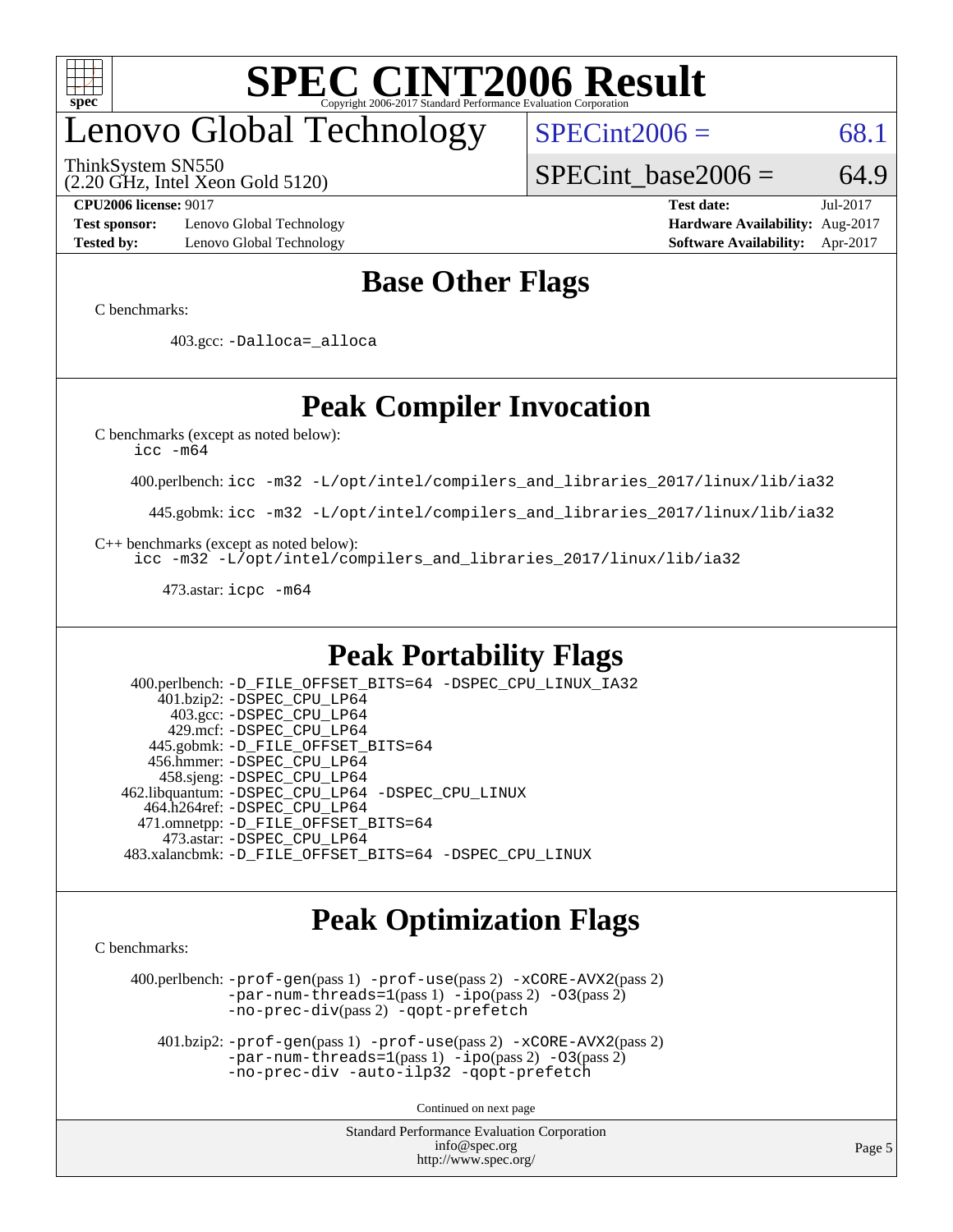

## enovo Global Technology

ThinkSystem SN550

 $SPECint2006 = 68.1$  $SPECint2006 = 68.1$ 

(2.20 GHz, Intel Xeon Gold 5120)

SPECint base2006 =  $64.9$ 

**[Test sponsor:](http://www.spec.org/auto/cpu2006/Docs/result-fields.html#Testsponsor)** Lenovo Global Technology **[Hardware Availability:](http://www.spec.org/auto/cpu2006/Docs/result-fields.html#HardwareAvailability)** Aug-2017 **[Tested by:](http://www.spec.org/auto/cpu2006/Docs/result-fields.html#Testedby)** Lenovo Global Technology **[Software Availability:](http://www.spec.org/auto/cpu2006/Docs/result-fields.html#SoftwareAvailability)** Apr-2017

**[CPU2006 license:](http://www.spec.org/auto/cpu2006/Docs/result-fields.html#CPU2006license)** 9017 **[Test date:](http://www.spec.org/auto/cpu2006/Docs/result-fields.html#Testdate)** Jul-2017

### **[Peak Optimization Flags \(Continued\)](http://www.spec.org/auto/cpu2006/Docs/result-fields.html#PeakOptimizationFlags)**

|                                   | $403.\text{sec}: -x \text{CORE-AVX2}$ -ipo -03 -no-prec-div -inline-calloc<br>-gopt-malloc-options=3 -auto-ilp32                                                                                                                   |  |  |  |  |  |
|-----------------------------------|------------------------------------------------------------------------------------------------------------------------------------------------------------------------------------------------------------------------------------|--|--|--|--|--|
|                                   | 429.mcf: -xCORE-AVX2 -ipo -03 -no-prec-div -parallel<br>-gopt-prefetch -auto-p32                                                                                                                                                   |  |  |  |  |  |
|                                   | 445.gobmk: -prof-gen(pass 1) -prof-use(pass 2) -xCORE-AVX2(pass 2)<br>$-par-num-threads=1(pass 1) -ipo(pass 2) -03(pass 2)$<br>$-no-prec-div(pass 2)$                                                                              |  |  |  |  |  |
| $456.$ hmmer: basepeak = yes      |                                                                                                                                                                                                                                    |  |  |  |  |  |
|                                   | 458.sjeng: -prof-gen(pass 1) -prof-use(pass 2) -xCORE-AVX2(pass 2)<br>$-par-num-threads=1(pass 1) -ipo(pass 2) -03(pass 2)$<br>-no-prec-div(pass 2) -unroll4                                                                       |  |  |  |  |  |
| $462$ .libquantum: basepeak = yes |                                                                                                                                                                                                                                    |  |  |  |  |  |
|                                   | $464.h264 \text{ref}$ : basepeak = yes                                                                                                                                                                                             |  |  |  |  |  |
| $C_{++}$ benchmarks:              |                                                                                                                                                                                                                                    |  |  |  |  |  |
|                                   | 471.omnetpp: -prof-gen(pass 1) -prof-use(pass 2) -xCORE-AVX2(pass 2)<br>$-par-num-threads = 1 (pass 1) - ipo (pass 2) -03 (pass 2)$<br>-no-prec-div(pass 2) -qopt-ra-region-strategy=block<br>-Wl,-z,muldefs -L/sh10.2 -lsmartheap |  |  |  |  |  |
|                                   | 473.astar: -xCORE-AVX2 -ipo -03 -no-prec-div -qopt-prefetch<br>$-$ auto-p32 -Wl,-z, muldefs -L/sh10.2 -lsmartheap64                                                                                                                |  |  |  |  |  |
|                                   | 483.xalancbmk: -xCORE-AVX2 -ipo -03 -no-prec-div -qopt-prefetch<br>$-Wl$ ,-z, muldefs $-L/\nabla L$ .2 -lsmartheap                                                                                                                 |  |  |  |  |  |

### **[Peak Other Flags](http://www.spec.org/auto/cpu2006/Docs/result-fields.html#PeakOtherFlags)**

[C benchmarks](http://www.spec.org/auto/cpu2006/Docs/result-fields.html#Cbenchmarks):

403.gcc: [-Dalloca=\\_alloca](http://www.spec.org/cpu2006/results/res2017q4/cpu2006-20170918-50077.flags.html#b403.gcc_peakEXTRA_CFLAGS_Dalloca_be3056838c12de2578596ca5467af7f3)

The flags files that were used to format this result can be browsed at <http://www.spec.org/cpu2006/flags/Intel-ic17.0-official-linux64-revF.html> <http://www.spec.org/cpu2006/flags/Lenovo-Platform-Flags-V1.2-SKL-C.20171004.html>

You can also download the XML flags sources by saving the following links:

<http://www.spec.org/cpu2006/flags/Intel-ic17.0-official-linux64-revF.xml> <http://www.spec.org/cpu2006/flags/Lenovo-Platform-Flags-V1.2-SKL-C.20171004.xml>